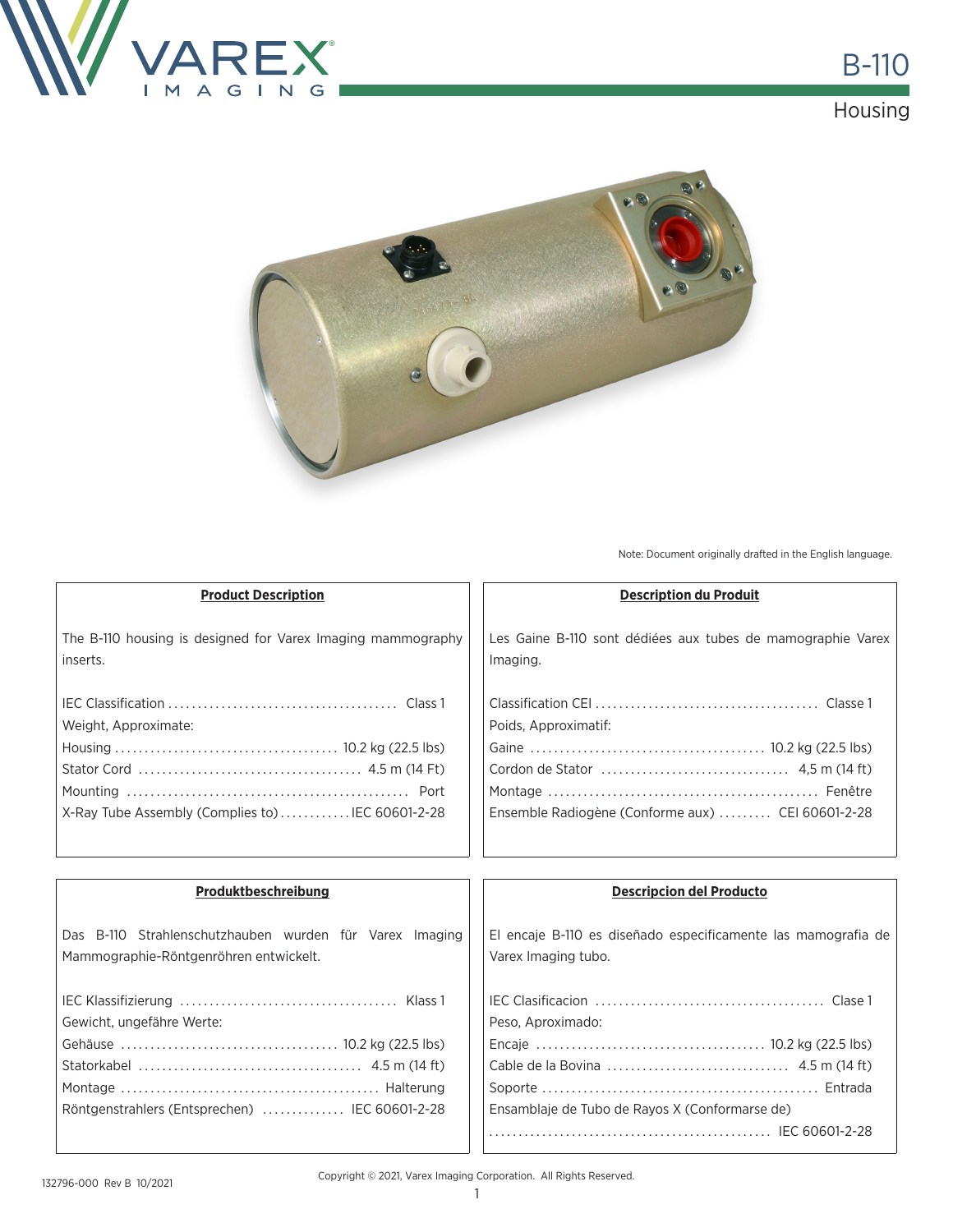

| <b>Product Description</b>                                                                                        | <b>Description du Produit</b>                                 |
|-------------------------------------------------------------------------------------------------------------------|---------------------------------------------------------------|
| Nominal X-ray Tube Voltage                                                                                        | Tension nominale                                              |
|                                                                                                                   |                                                               |
|                                                                                                                   |                                                               |
| Grid Control Voltages: (If Applicable)                                                                            | Potentiel de controle de grille (Si Nécessaire)               |
|                                                                                                                   |                                                               |
| Maximum X-Ray Tube Heat Content  370 kJ (500 kHU)                                                                 |                                                               |
|                                                                                                                   | Continue nominale Puissance d'entrée 100 Watts (135 UC/sec)   |
| IEC 60613:2010                                                                                                    | CEI 60613:2010                                                |
|                                                                                                                   |                                                               |
| X-Ray Tube Assembly                                                                                               | Ensemble Radiogène                                            |
|                                                                                                                   |                                                               |
|                                                                                                                   |                                                               |
| Cable Receptacles  Non Federal Standard                                                                           |                                                               |
| 55 kV - Rating                                                                                                    | 55 kV - évaluation                                            |
|                                                                                                                   |                                                               |
| Normally closed  Open @ 79.4°C ±3.9°C (175°F ±7°F)                                                                | Normalment fermé Ouvre @ 79,4°C ±3,9°C (175°F ±7°F)           |
|                                                                                                                   |                                                               |
| Temperature Limits for Storage and Transportation - 10°C to 75°C<br>Atmospheric Pressure Range  70 kPa to 106 kPa | Limites de Température Pour le Transport de Pour L'Emmasinage |
|                                                                                                                   |                                                               |
| Produktbeschreibung                                                                                               | <b>Descripcion del Producto</b>                               |
| Nennspannung                                                                                                      | Tensión nómina del tubo de rayos X                            |
|                                                                                                                   |                                                               |
|                                                                                                                   |                                                               |
| Gittersteuerspannungen (Im Anwendunsfall)                                                                         | Voltaje de Rejillas Controlada (Si-es aplicable)              |
| Typische Vorspannung für brennfleck  -5 zu -100 Vdc                                                               |                                                               |
| Maximale Wärmespeicherkapazität des Stahlergehäuses                                                               | Contenido de calor máximo del conjunto de tubo de Rayos X     |
|                                                                                                                   |                                                               |
| Kontinuierliche Eingangs-Nennleistung  100 Watt (135 HU/sec)                                                      | Potencia nominal de entrada continua  100 Watts (135 HU/sec)  |
| IEC 60613:2010                                                                                                    | IEC 60613:2010                                                |
|                                                                                                                   |                                                               |
| Eigenfilterwert des Röntgenstrahlers  0.63 mm Be IEC 60522/1999                                                   | Filtración Permanente del Ensamblaje de Tubos para Rayos X    |
|                                                                                                                   |                                                               |
|                                                                                                                   | Cable de Receptaculos  No Federal Standard Cable              |
| 55 kV - bewerten                                                                                                  | 55 kV - clasificación                                         |
|                                                                                                                   |                                                               |
| Normalerweise geschlossen  Offnet @ 79.4°C ±3.9°C (175°F ±7°F)                                                    | Normalmente cerrado  Abre @ 79.4°C ±3.9°C (175°F ±7°F)        |
| Umgebungstemperaturgrenzen für den Betrieg  5°C zu 40°C                                                           |                                                               |

ıг

Copyright © 2021, Varex Imaging Corporation. All Rights Reserved.

Presión atmosférica . 70 kPa a 106 kPa

Atmosphärischer Druck . 70 kPa zu 106 kPa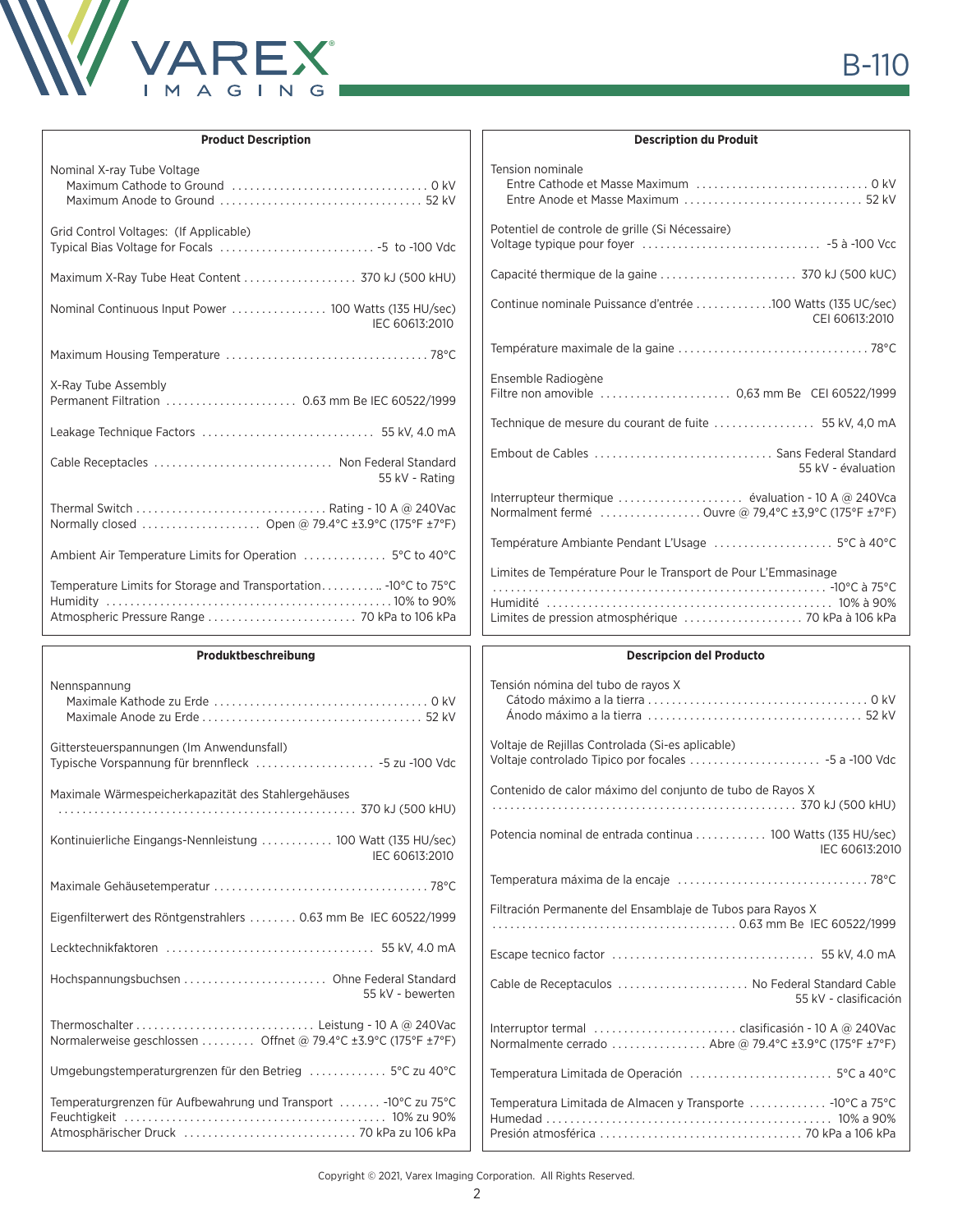

Housing Outline Drawing Dessin d' Encombrement de la Gaine Masszeichnungen für dss Gehäuse Esquema Detallado del Encaje

**Note 1** Dimensions listed are for the standard port boss Metric M6 X 1.0 available upon request

#### **M-101, M-101G, M-107, M-131, M-141, M-141G, M-143, RAD-85S**

**STANDARD/METRIC PORT BOSS** DIM. F = 2.97 INCHES [75.4mm] DIM I = 1.85 INCHES [47mm]

#### **EXTENDED PORT BOSS**

DIM. F = 3.20 INCHES [81.3mm] DIM. I = 2.08 INCHES [52.8mm]

**Note**: Dimensions in [mm] Inches **Remarque**: Dimensions en [mm] Pouces **Hinweis**: Abmessungen in [mm] Zoll **Nota**: Dimensiones en [mm] Pulgadas

 $[50.8]$ 

 $2.00$ 

 $\begin{bmatrix} 79.5 \\ 3.13 \end{bmatrix}$ 

U Ø.350 V.031<br>8-32 UNF-2B V.250

# **Note 2 PORT BOSS DIMENSION For Determining Focal Spot to Port Distance**

Distance du Focales Suivantes de la Fenêtre Abmessung Halterungscher Abstand Brennfleck zu Strahlenaustrittsfenster Dimensiones de la Portales Patrón Punto Focal a la Distance de la Abertura Dimensiones de la Portales

## **M-145, M-147, M-147SP**

**STANDARD/METRIC PORT BOSS** DIM. F = 2.97 INCHES [75.4mm] DIM. I = 1.74 INCHES [44.2mm]

### **EXTENDED PORT BOSS**

DIM. F = 3.20 INCHES [81.3mm] DIM. I = 1.97 INCHES [50.0mm]

 $\overline{\circ}$ 

 $\circ$ 

 $[88.9]$ 

 $3.50$ 

 $\circledcirc$ 

⊚○

 $\begin{bmatrix} 60.3 \\ 2.38 \end{bmatrix}$ 

### **M-105SP, M-109, M-149**

4X 1/4-20 UNC-2B  $\overline{V}$  .400<br>ON 3.625 B.C.

Note 1

 $[88.9]$  $3.50$ 

**STANDARD/METRIC PORT BOSS** DIM. F = 2.97 INCHES [75.4mm]

DIM. I = 1.66 INCHES [42.2mm]

### **EXTENDED PORT BOSS** DIM. F = 3.20 INCHES [81.3mm] DIM. I = 1.89 INCHES [48mm]

### **BIANGULAR INSERTS M-113 Series, M-171**

### **STANDARD/METRIC PORT BOSS**

DIM. F = 2.97 INCHES [75.4mm] DIM. I = Refer to Drawing

### **EXTENDED PORT BOSS**

DIM. F = 3.20 INCHES [81.3mm] DIM. I = Refer to Drawing

### **BIANGULAR INSERTS**





Copyright © 2021, Varex Imaging Corporation. All Rights Reserved.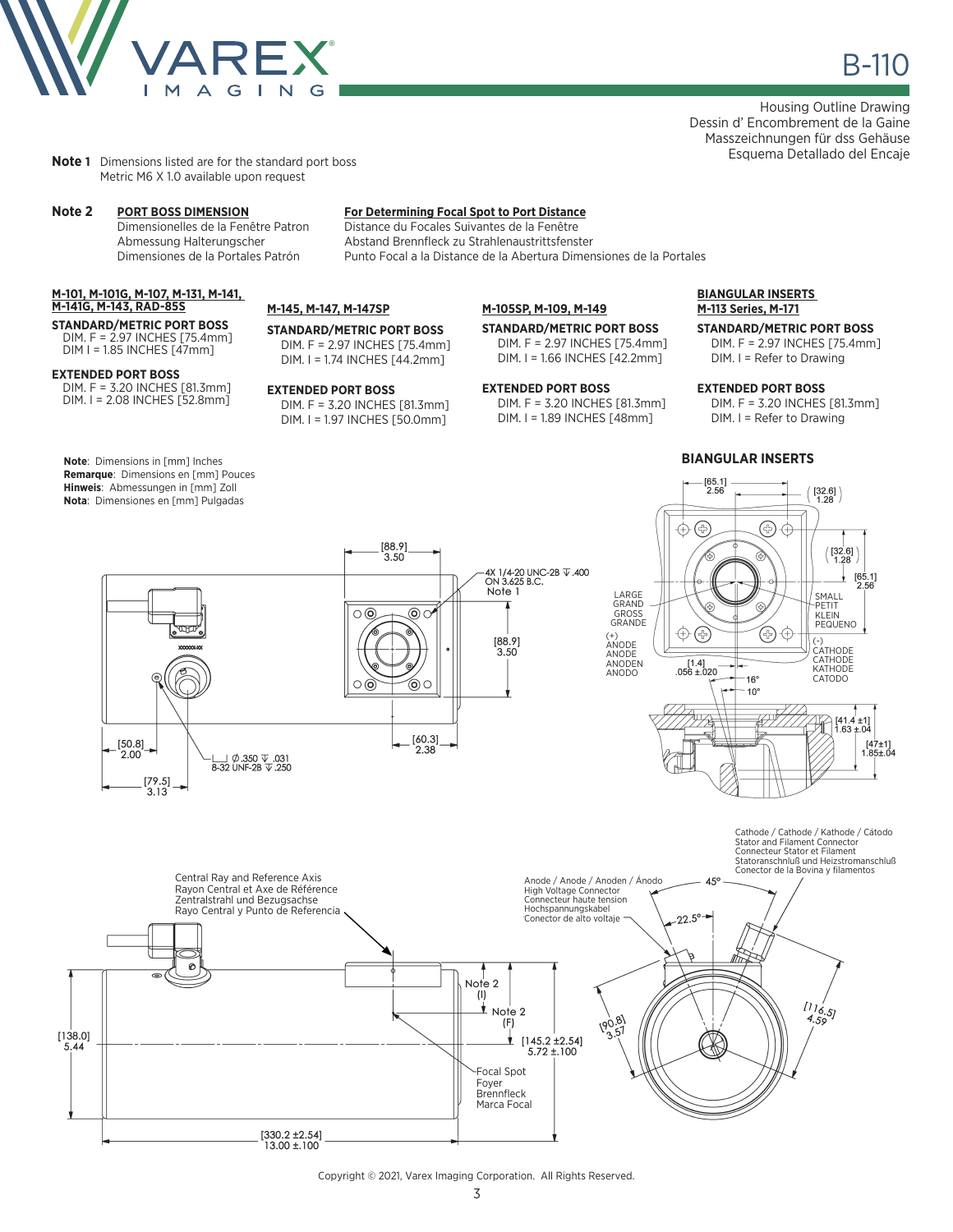

 $\overline{\mathcal{A}}$ 

 $\overline{4}$ 

**STATOR** 

фЗ

 $16n$ 

00000

THERMAL<br>SWITCH

 $\overline{2}$ 

**FILAMENTS** 

wv

Sm

(∤ ∤

w

Lg

8

 $\overline{9}$ 

GRID

 $\mathbf 5$ 

ORANGE

RED/BLK

**RED** 

WHT/BLK

 $\ensuremath{\mathsf{BLACK}}$ 

**WHITE** 

GREEN

GRN/YEL

AMP.<br>206708-1

 $50n$ 

00000

 $\overline{1}$ 

Stator Ratings and Characteristics Spécificités et Caractéristiques du Stator Statornennleistungen und Merkmale Caracteristicas y Clarificacion de la Bovina

| 1<br>Green                                                     | Phase Shift                |
|----------------------------------------------------------------|----------------------------|
| Vert                                                           | Changement de Phase        |
| Grün                                                           | Hilfsphase                 |
| Verde                                                          | Cambio de Fase del Estator |
| 2 Black                                                        | Phase                      |
| Noir                                                           | Phase                      |
| Schwarz                                                        | Phase                      |
| Negro                                                          | Fase                       |
| 3 White                                                        | Common                     |
| Blanc                                                          | Neutre                     |
| Weiss                                                          | Neutral                    |
| Blanco                                                         | Común                      |
| 4 Green/Yellow                                                 | <b>Housing Ground</b>      |
| Vert/Jaune                                                     | Masse de la Gaine          |
| Grün/Gelb                                                      | Masse des Gehäuses         |
| Verde/Amerillo                                                 | Encaje a Tierra            |
| 5 Orange                                                       | Grid                       |
| Orange                                                         | Grille                     |
| Orange                                                         | Gitter                     |
| Anaranjado                                                     | Reiillas                   |
| 6 Not used / Hors'd Usage /<br>Nicht in Gebrauch/ No utilizado |                            |
| 7 White/Black                                                  | Small Filament             |
| Blanc/Noir                                                     | <b>Filament Petit</b>      |
| Weiss/Schwarz                                                  | Glüfaden Klein             |
| Blanco/Negro                                                   | Filamento Pequeño          |
| 8 Red                                                          | <b>Common Filament</b>     |
| Rouge                                                          | <b>Filament Neutre</b>     |
| Rot                                                            | Glüfaden Neutral           |
| Rojo                                                           | Filamento Común            |
| 9 Red/Black                                                    | Large Filament             |
| Rouge/Noir                                                     | <b>Filament Grand</b>      |
| Rot/Schwarz                                                    | Glüfaden Gross             |
| Rojo/Negro                                                     | Filamento Largo            |

RPM

2800 - 3000 3400 - 3600 8500 - 9000 9500 - 10,800

Stator Drive Frequency Fréquence d'entraînement du stator Statorantrieb Frequenz Frecuencia de la impulsión del estator

> 50 Hz 60 Hz 150 Hz 180 Hz

| "STD" Stators | Stator "STD" | "STD" Stator  | "STD" Bovina |                   |
|---------------|--------------|---------------|--------------|-------------------|
| Black/White   | Noir/Blanc   | Schwarz/Weiss | Negro/Blanco | $16 \Omega$       |
| Black/Green   | Noir/Vert    | Schwarz/Grün  | Negro/Verde  | $66 \Omega$       |
| Green/White   | Vert/Blanc   | Grün/Weiss    | Verde/Blanco | 50 $\Omega$       |
| 180 Hz Cap    | 180 Hz Cap   | 180 Hz Cap    | 180 Hz Cap   | 6 µF              |
| 60 Hz Cap     | 60 Hz Cap    | 60 Hz Cap     | 60 Hz Cap    | 30 <sub>µ</sub> F |

| <b>Stator Power:</b><br>Time to full speed of the anode is a function of<br>the power rating of the "starter" and the weight/<br>diameter of the anode. All Varex Imaging stator<br>types are rated for regular speed and high speed<br>starters. Time to full speed of 71mm and 77mm<br>anode series tubes is between 1.3 and 2.0 seconds.<br>Immediately following high speed anode rotation,<br>the rotor speed must be reduced to 4000 r/min<br>or less within 10 seconds using a suitable dynamic<br>braking device.<br>No more than two high speed starts per minute<br>are permissible. | Puissance du stator:<br>Le temps nécessaire à la montée en pleine vitesse<br>est fonction de la puissance du démarreur et du<br>poids/diamétre del'anode. Tous les stators Varex<br>Imaging sont prévus pour une vitesse normale et<br>pour une vitesse rapide. Le temps de démarrage<br>des tubes de la série 71mm et 77mm anode se situe<br>entre 1.3 et 2.0 secondes.<br>Immédiatement aprés la rotation à 4000 t/min ou<br>moins en 10 secondes en utilisant un système de<br>freinage dynamique approprié.<br>Pas plus de deux demarrages rapides par minute<br>sont autorisés. | Statorleistung:<br>Die Zeitspanne bis zur vollen Geschwindigkeit<br>des Anodentellers ist eine Funktion aus der<br>Nennleistung des Anlaufgerätes und Gewichtes<br>bzw. Durchmessers des Tellers. Alle Varex Imaging<br>Stator sind für hoch- und normaltourigen Betrieb<br>ausgelegt.<br>Die Anlaufzeit bis zur maximalen Drehzahl des<br>Anodentellers der 71mm und 77mm Anoden<br>Röntgenröhren liegt zwischen<br>1.3<br>und 2.0<br>Sekunden.<br>Unter<br>Verwendung<br>geeigneten<br>einer<br>Drehzahl nach<br>Anogenbremse<br>muß<br>die<br>hochtourigem Betrieb unmittelbar auf weniger als<br>4,000 U/min reduziert werden. | Poder de la Bovina:<br>La velocidad maxima del anodo giratorio es<br>obtenida por el poder del arrancador y es<br>relacionado con el peso y diametro del anodo.<br>Todos las bovinas de Varex Imaging son usadas<br>con velocidad regular y velocidad alta al principio.<br>Toma entre 1.3 y 2.0 segundos para obtener la<br>velocidad alta del anodo giratorio para las tubos la<br>serie de 71mm y 77mm anodo.<br>Immediatamente despues de obtener la velocidad<br>alta del anodo giratario, la velocidad del rotador<br>debe der reducida a 4000 r/min ó menos en 10<br>segundos usado un sistema dunamico y apropiado<br>para reducir la velocidad. |  |
|------------------------------------------------------------------------------------------------------------------------------------------------------------------------------------------------------------------------------------------------------------------------------------------------------------------------------------------------------------------------------------------------------------------------------------------------------------------------------------------------------------------------------------------------------------------------------------------------|--------------------------------------------------------------------------------------------------------------------------------------------------------------------------------------------------------------------------------------------------------------------------------------------------------------------------------------------------------------------------------------------------------------------------------------------------------------------------------------------------------------------------------------------------------------------------------------|------------------------------------------------------------------------------------------------------------------------------------------------------------------------------------------------------------------------------------------------------------------------------------------------------------------------------------------------------------------------------------------------------------------------------------------------------------------------------------------------------------------------------------------------------------------------------------------------------------------------------------|----------------------------------------------------------------------------------------------------------------------------------------------------------------------------------------------------------------------------------------------------------------------------------------------------------------------------------------------------------------------------------------------------------------------------------------------------------------------------------------------------------------------------------------------------------------------------------------------------------------------------------------------------------|--|
| Starter:<br><b>Start</b><br>Run<br>50/60 Hz<br><b>115 VAC</b><br>45 VAC<br>150/180 Hz<br>230 VAC<br>90 VAC<br><b>NOTE:</b><br>For non gridded operation connect Grid Pin (Pin 5)                                                                                                                                                                                                                                                                                                                                                                                                               | <b>Tension de démarrage:</b><br>50/60 Hz<br>115 alternatif au démarrage<br>45 alternatif en maintien<br>150/180 Hz<br>230 alternatif au démarrage<br>90 alternatif en maintien                                                                                                                                                                                                                                                                                                                                                                                                       | Es sind nicht mehr als zwei Hochleistungsstarts pro<br>Minute zulässig.<br>Weiterlauf<br>Spannungen:<br>Anlauf<br>50/60 Hz<br><b>115 VAC</b><br>45 VAC<br>150/180 Hz<br><b>230 VAC</b><br>90 VAC                                                                                                                                                                                                                                                                                                                                                                                                                                   | El rotador no debe ser expuesto a velocidades<br>altas no mas de dos (2) veces por minuto.<br>Voltage de la Obtenida:<br><b>Funcionar</b><br><b>Empezar</b><br>50/60 HZ<br><b>115 VAC</b><br>45 VAC<br>150/180 Hz<br><b>230 VAC</b><br>90 VAC                                                                                                                                                                                                                                                                                                                                                                                                            |  |
| to Filament Common (Pin 8).                                                                                                                                                                                                                                                                                                                                                                                                                                                                                                                                                                    | <b>REMARQUE:</b><br>L'utilisation sans controle de grill: Grille Terminaux<br>(Terminaux 5)<br>connecter Filament Neutre<br>(Terminaux 8)                                                                                                                                                                                                                                                                                                                                                                                                                                            | <b>ANMERKUNGEN:</b><br>Der technische Betrieb ohne Gittereuerspannungen<br>Klemmen (Klemmen 5) verbindung Heizstrom<br>Neutral (Klemmen 8)                                                                                                                                                                                                                                                                                                                                                                                                                                                                                         | <b>NOTA:</b><br>La operación sin Rejillas Controlado: Rejillas<br>Terminal (Terminal 5) conectar Filamento Común<br>(Terminal 8)                                                                                                                                                                                                                                                                                                                                                                                                                                                                                                                         |  |

Copyright © 2021, Varex Imaging Corporation. All Rights Reserved.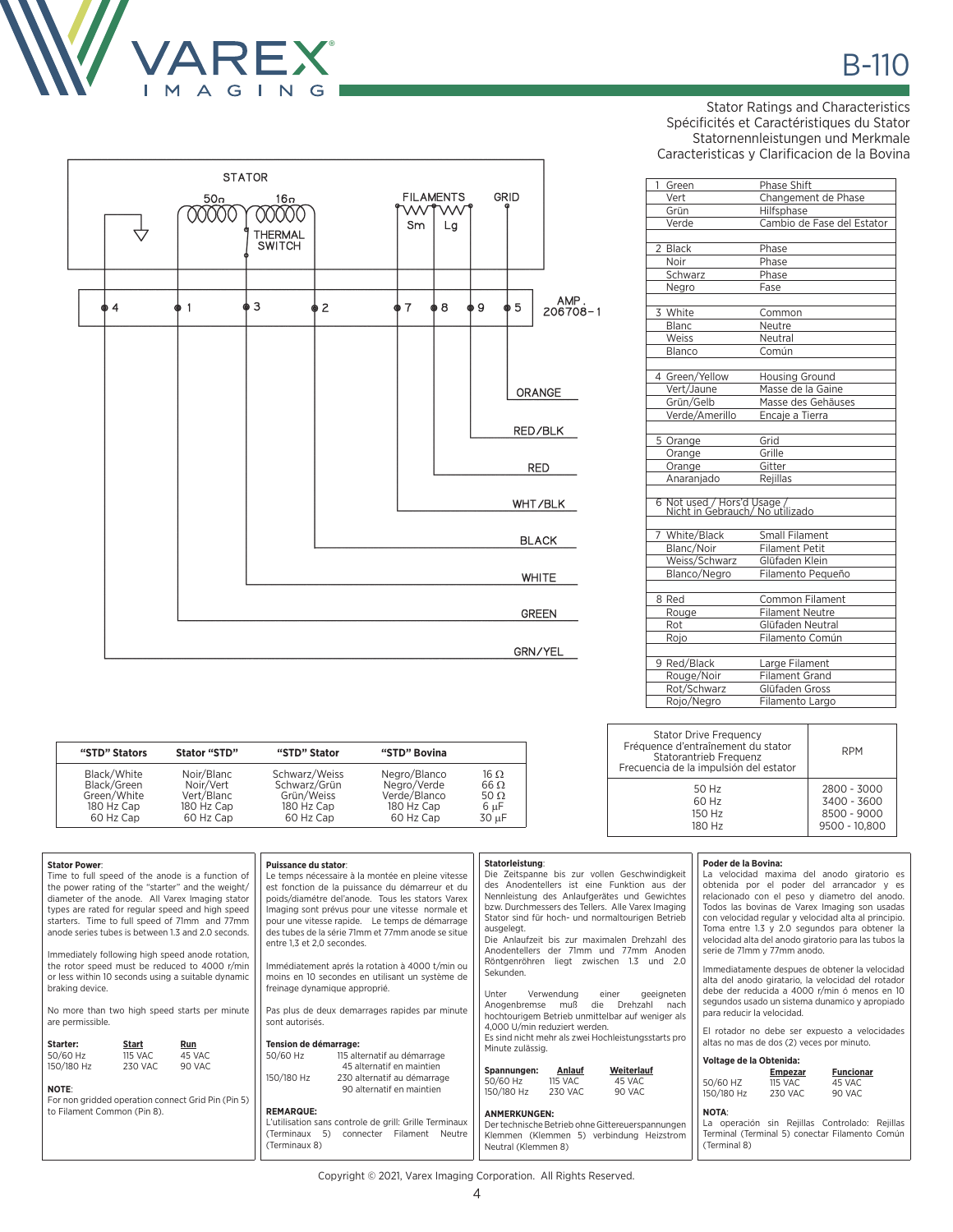

X-ray Tube Assembly Heating and Cooling Curve Abaque de Échauffement Refroidissement de l'ensemble Röntgenstrahler Erwärmungs- und Abkühlkurven Curvas de calentamiento / enfriamento de la unidad radiogena



| Note:                                    | <b>Remarque:</b>                                                                                        | . Anmerkungen:                                                                                                                                | Nota:                                            |
|------------------------------------------|---------------------------------------------------------------------------------------------------------|-----------------------------------------------------------------------------------------------------------------------------------------------|--------------------------------------------------|
|                                          | Heat inputs into housing include tube power, $\vert \vert$ L'apport calorifique dans la gaine incult la | Der<br>wärmungskurven<br>berücksichtigen                                                                                                      | La energia del encaje incluye el poder del tubo, |
|                                          |                                                                                                         | filament power, and stator power. Heating   puissance du tube, du filament et du stator.   die Verlustleistung aus der Anode, der             | el poder del filamento y el poder de la bovina.  |
|                                          | curves based on no restrictions of natural   Courbes d'échauffement basées sur une                      | Kathode und des stators. Die Heizkurven   Las curvas de calentamiento no son afectadas                                                        |                                                  |
| convection around tube housing assembly. |                                                                                                         | circulation d'air naturelle sans entrave autour   basieren auf keinerlei Einschränkung der   por el calor natural creado en la parte exterior |                                                  |
|                                          | de l'ensemble gaine-tube.                                                                               | natürlichen Konvektion in der Umgebung der                                                                                                    | del encaie.                                      |
|                                          |                                                                                                         | Strahlerhaube.                                                                                                                                |                                                  |
|                                          |                                                                                                         |                                                                                                                                               |                                                  |